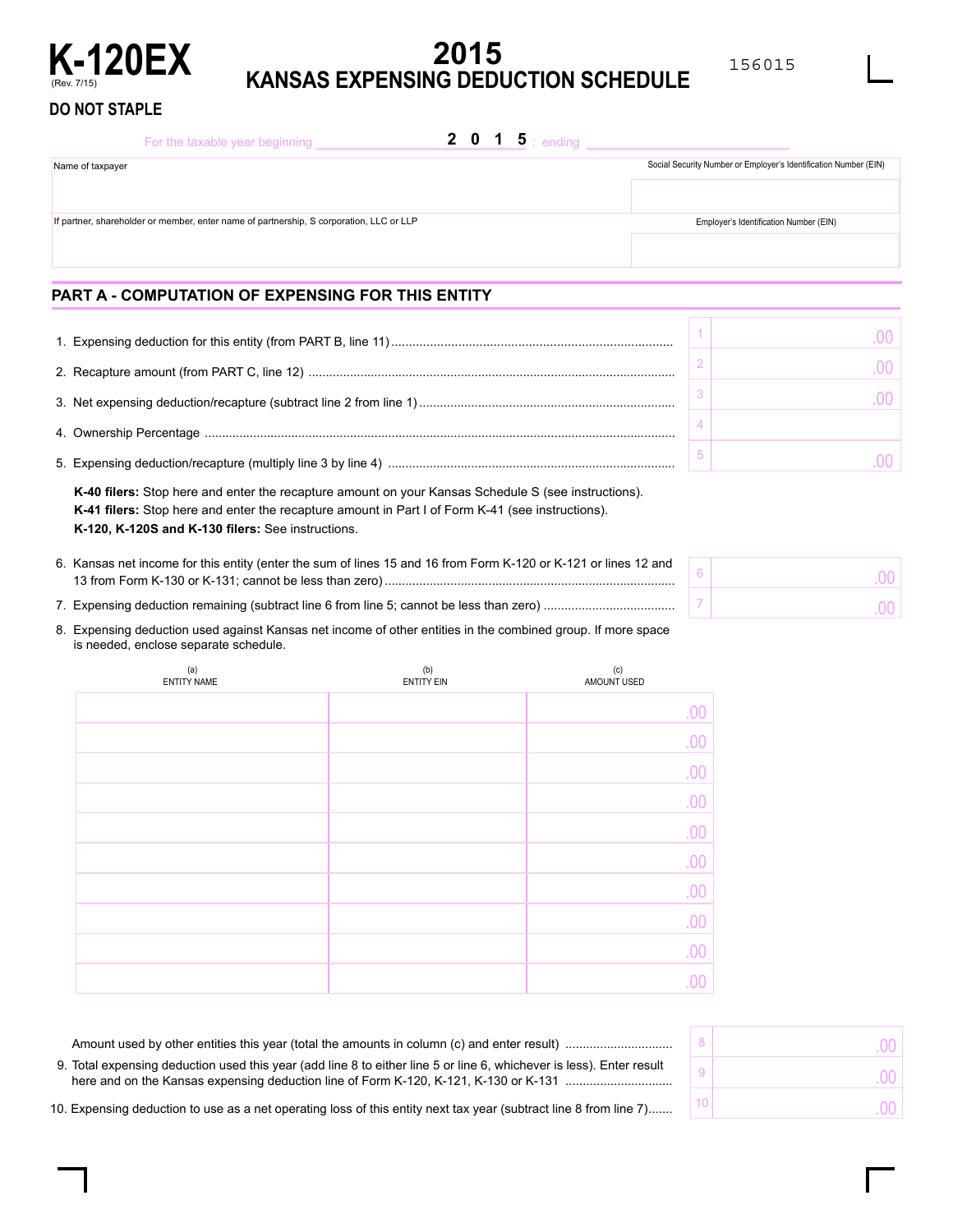## **PART B - COMPUTATION OF KANSAS EXPENSING**

| (a)<br><b>IRC 168</b><br>Recover<br>Period | (b)<br>Method | (c)<br>Factor | (d)<br><b>Basis for Depreciation</b> | (e)<br><b>Bonus Depreciation</b> | (f)<br><b>Net Basis</b><br>(Subtract column e from column d) | $(\mathsf{g})$<br><b>Kansas Expensing</b><br>(Multiply column f by column c) |
|--------------------------------------------|---------------|---------------|--------------------------------------|----------------------------------|--------------------------------------------------------------|------------------------------------------------------------------------------|
|                                            |               |               | 00                                   | .00                              | .00                                                          | .00                                                                          |
|                                            |               |               | .00                                  | .00                              | .00                                                          | .00                                                                          |
|                                            |               |               | .00                                  | .00                              | .00                                                          | .00                                                                          |
|                                            |               |               | .00                                  | .00                              | .00                                                          | .00                                                                          |
|                                            |               |               | .00                                  | .00                              | .00                                                          | .00                                                                          |
|                                            |               |               | .00                                  | .00                              | .00                                                          | .00                                                                          |
|                                            |               |               | .00                                  | .00                              | .00                                                          | .00                                                                          |
|                                            |               |               | .00                                  | .00                              | .00                                                          | .00                                                                          |
|                                            |               |               | .00                                  | .00                              | .00                                                          | .00                                                                          |
|                                            |               |               | .00                                  | .00                              | .00                                                          | .00                                                                          |
|                                            |               |               | .00                                  | .00                              | .00                                                          | .00                                                                          |
|                                            |               |               | .00                                  | .00                              | .00                                                          | .00                                                                          |
|                                            |               |               | .00                                  | .00                              | .00                                                          | .00                                                                          |
|                                            |               |               | .00                                  | .00                              | .00                                                          | .00.                                                                         |
|                                            |               |               |                                      |                                  |                                                              | .00 <sub>1</sub>                                                             |

## **PART C - RECAPTURE OF EXPENSING DEDUCTIONS PREVIOUSLY CLAIMED**

| (a)<br><b>IRC 168</b><br>Recover<br>Period | (b)<br>Year<br><b>Placed</b><br>in Service | (c)<br>Current<br>Year | (d)<br>Recapture<br>Factor<br>(Subtract<br>column b from<br>column c) | (e)<br>Years<br>Remaining<br>(Subtract<br>column d from<br>column a) | (f)<br>Percent of<br>Recapture<br>(Divide column e by<br>column a) | (g)<br>Kansas<br><b>Expensing</b><br>Previously<br><b>Allowed</b> | (h)<br>Recapture<br>Amount<br>(Multiply column g<br>by column f) |
|--------------------------------------------|--------------------------------------------|------------------------|-----------------------------------------------------------------------|----------------------------------------------------------------------|--------------------------------------------------------------------|-------------------------------------------------------------------|------------------------------------------------------------------|
|                                            |                                            |                        |                                                                       |                                                                      |                                                                    | .00                                                               | .00 <sub>1</sub>                                                 |
|                                            |                                            |                        |                                                                       |                                                                      |                                                                    | .00                                                               | 00.                                                              |
|                                            |                                            |                        |                                                                       |                                                                      |                                                                    | .00                                                               | 00.                                                              |
|                                            |                                            |                        |                                                                       |                                                                      |                                                                    | .00                                                               | .00                                                              |
|                                            |                                            |                        |                                                                       |                                                                      |                                                                    | .00.                                                              | 00                                                               |
|                                            |                                            |                        |                                                                       |                                                                      |                                                                    |                                                                   |                                                                  |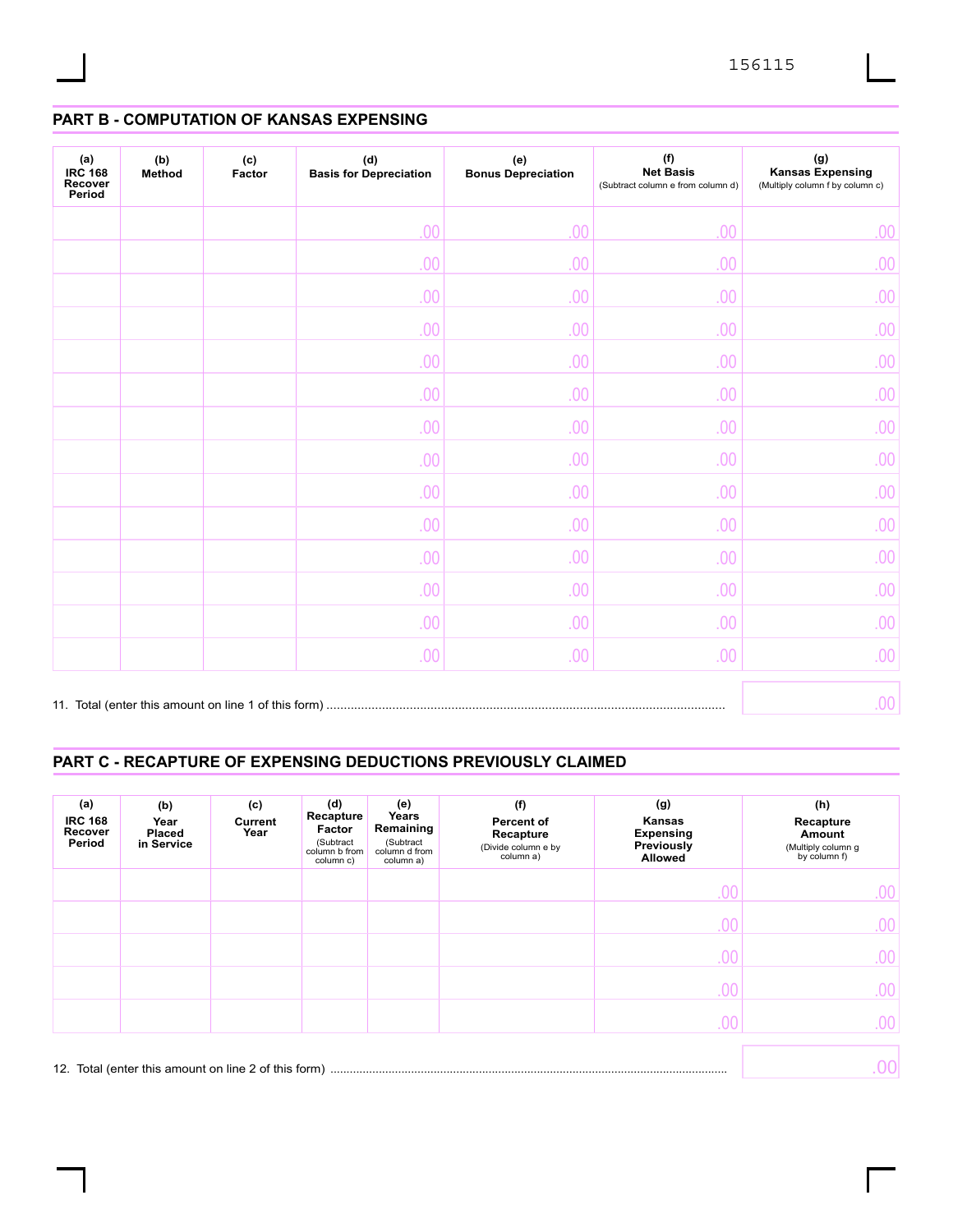#### **GENERAL INFORMATION**

The expensing deduction under K.S.A. 79-32,143a is available to income tax filers for taxable years commencing after December 31, 2011 (for taxable years after December 31, 2012, the deduction is limited to C corporations). The expensing deduction is available to privilege tax filers for taxable years commencing after December 31, 2013. The deduction must be made by the due date of the original return, including any extension of time to file, and may be made only for the taxable year in which the eligible property is placed in service in Kansas.

An election for expensing is made by filing your Corporation Income Tax (K-120) or Privilege Tax (K-130) return with Schedule K-120EX. If filing a paper return, enclose federal Form(s) 4562 with each K-120EX and any additional schedule necessary to enable Kansas Department of Revenue to reconcile Form 4562 amounts to the expensing claimed on your K-120EX.

**QUALIFIED PROPERTY.** You may elect to take an expensing deduction from Kansas net income apportioned or allocated to this state for the cost of the following property placed in service in this state during the taxable year: 1) Tangible property eligible for depreciation under the modified accelerated cost recover system in section 168 of the IRC (Internal Revenue Code), as amended, but not including residential rental property, nonresidential real property, any railroad grading or tunnel bore or any other property with an applicable recover period in excess of 25 years as defined under section 168(c) or (g) of the IRC, as amended; and, 2) Computer software as defined in section 197(e)(3)  $(B)$  of the IRC, as amended, and as described in section  $197(e)(3)(A)(i)$ of the IRC, as amended, to which section 167 of the IRC, as amended, applies.

**SITUS OF PROPERTY.** The situs will be the physical location of such property located in Kansas. If the property is mobile, the situs will be the physical location of the business operations from which the property is used or based. Software shall be apportioned to Kansas based on the fraction, the numerator of which is the number of taxpayer's users located in Kansas of licenses for such computer software used in the active conduct of the taxpayer's business operations, and the denominator of which is the total number of the taxpayer's users of the licenses for such computer software used in the active conduct of the taxpayer's business operations everywhere.

**UNITARY OPERATION.** If you are a corporate or privilege taxpayer filing a combined return, you may elect to apply the expense deduction against the Kansas income of any member of the combined group. This option is only available for the expense deduction, not for any subsequent net operating loss caused by the expense deduction. Each entity within the combined group that made a qualifying investment must complete a Schedule K-120EX and enclose it with the return when filed.

**TAX CREDITS AND THE EXPENSING DEDUCTION.** If claiming an expensing deduction on an investment, you may not use that investment in the following tax credits, accelerated depreciation, or deductions: K-35, Historic Preservation; K-38, Swine Facility Improvement; K-53, Research and Development; K-59, High Performance Incentive Program; K-62, Alternative-Fuel Tax; K-73, Petroleum Refinery; K-77, Qualifying Pipeline; K-78, Nitrogen Fertilizer Plant; K-79, Biomass-to-Energy Plant; K-80, Integrated Coal Gasification Power Plant; K-81, Environmental Compliance; K-82, Storage and Blending Equipment; and K-83, Electric Cogeneration Facility.

**EXPENSING DEDUCTION EXCEEDING KANSAS NET INCOME.** If the expensing deduction exceeds net income apportioned or allocated to this state, such excess will be treated as a Kansas net operating loss by the entity that made the original investment.

**COMPUTATION OF KANSAS EXPENSING AFTER THE ELECTION.**  The amount of expensing deduction for such cost shall equal the difference between the depreciable cost of such property for federal income tax purposes and the amount of bonus depreciation being claimed for such property pursuant to section 168(k) of the IRC, as amended, for

federal income tax purposes in such tax year, but without regard to any expensing deduction being claimed for such property under section 179 of the IRC, as amended. That amount will be multiplied by the applicable factor, determined by using, the table provided in K.S.A. 79-32,143a(f), based on the method of depreciation selected pursuant to section 168(b) (1), (2), or (3) or (g) of the IRC, as amended, and the applicable recover period for such property as defined under section 168(c) or (g) of the IRC, as amended.

*EXAMPLE: A taxpayer using the 200 percent declining balance method with a recover period of 5 years and the basis for depreciation is \$10,000. The taxpayer has no bonus depreciation to subtract out so the net basis is \$10,000. Refer to the table on the next page. At the column headed IRC 168 Recover Period (year), go down to 5 years and use .116 under the 200DB column to multiply by the net basis of \$10,000. The expensing deduction for this item is \$1,160 to use as a subtraction from Kansas income. For corporate purposes this is subtracted from income after apportionment on line 18 of Form K-120 or K-121.* 

**EXPENSING DEDUCTION RECAPTURE.** If the property was sold, disposed of, or moved out of Kansas within the recover period (5 years in the above example), the expensing deduction previously determined shall be subject to recapture and treated as Kansas taxable income allocated to Kansas. The amount of recapture is the Kansas expensing deduction previously determined multiplied by a fraction, the numerator of which is the number of years remaining in the recover period for such property as defined under Section 168(c) or (g) of the IRC, after such property is sold or removed from the state including the year of disposition and the denominator is the total number of years in the total recover period.

For instance, in the example above, assume the taxpayer purchased property and claimed the expensing deduction on the 2015 return. In the year ending 2017 return, the taxpayer sold the property. The expensing deduction previously determined was \$1,160. The original recover period was five years. They sold the property in 2017 so there are three years remaining in the recover period. Three years remaining divided by five years total recovery equals 60 percent. 60 percent multiplied by \$1,160 equals \$696 which is to be added back to Kansas on K-120EX, PART A, line 2. If the recover period has expired, there is no recapture.

#### **SPECIFIC LINE INSTRUCTIONS**

Enter the applicable information (Name of taxpayer and SSN or EIN) at the top of Schedule K-120EX. Pass-through entities with shareholders or partners will complete both lines of Name of taxpayer (shareholder's name on the top line and pass-through entity's name on the second line).

**C corporation (regular corporation) and financial institutions:**  Complete PARTA after completing PART B and/or PART C, as applicable.

**Pass-through entity (an entity not taxed on their income partnership/subchapter S corporation—but passes their income to another entity that has a tax levied against it):** If you have pass-through income and received an expensing deduction from a partnership or S corporation that has a recapture of the expensing previously claimed, complete PART C and lines 2 through 5 of PART A. The pass-through entity should supply the shareholders or partners with the pass-through entity's K-120EX. *NOTE: The expensing deduction was limited to C corporations in tax year 2013.* 

#### **PART A – COMPUTATION OF EXPENSING FOR THIS ENTITY**

 **LINE 1** – This line is for C corporation and privilege tax filers only. Enter the total Kansas expensing from PART B, line 11.

- **LINE 2** Enter the recapture amount from PART C, line 12.
- **LINE 3** Subtract line 2 from line 1 and enter the result.
- **LINE 4** Partners, shareholders or members: Enter the percentage that represents your proportionate share in the partnership, S corporation, LLC or LLP. All other taxpayers: Enter 100 percent.